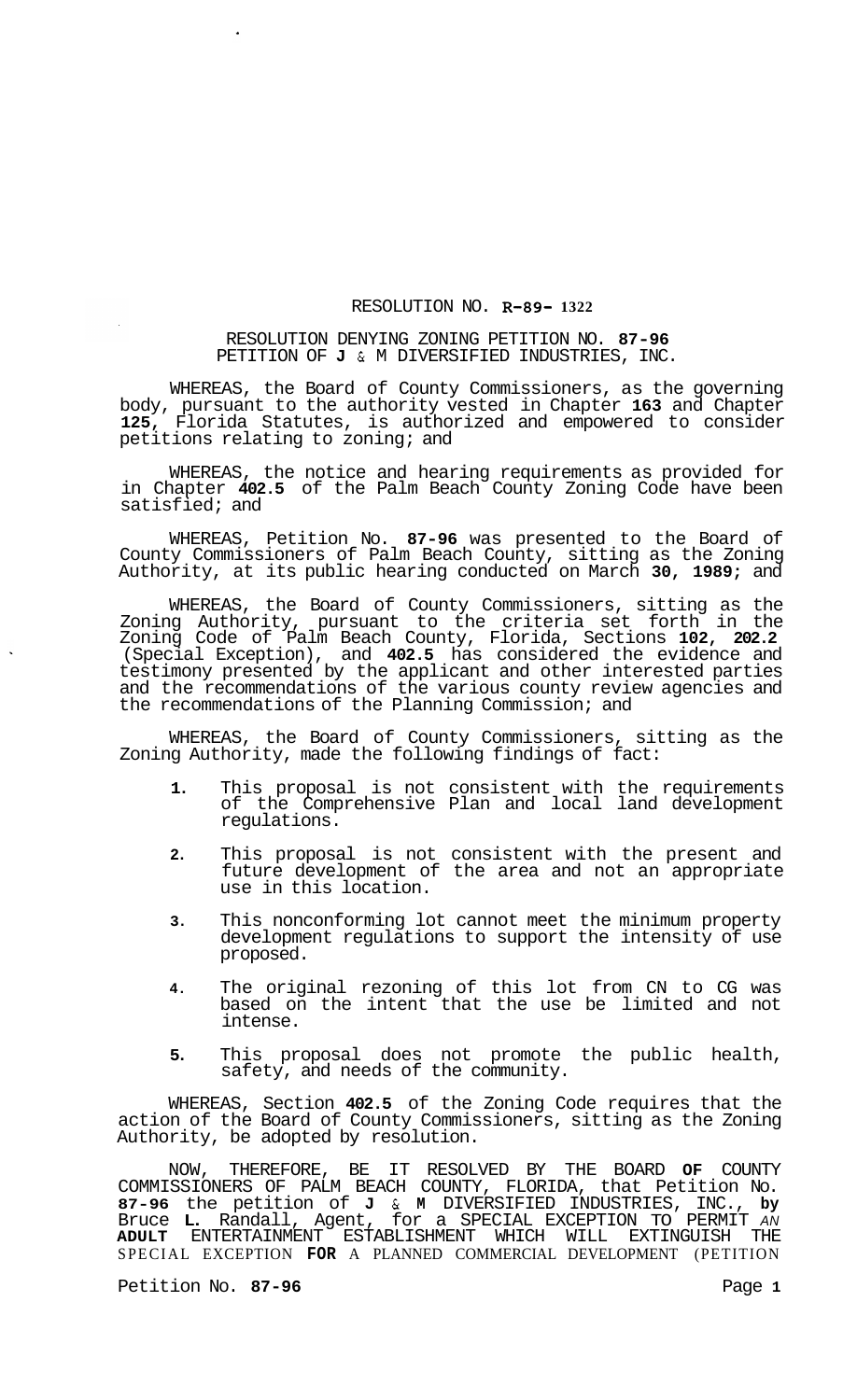<span id="page-1-0"></span>**NO. 85-132) on a parcel of land lying on the West 150.00 feet of the South 150.00 feet of the North 185.00 feet of Tracts A and B, Block 3, Palm Beach Farms Company, Plat No.** *7* **in Section 30,**  Township 44 South, Range 42 East, recorded in Plat Book 5, Page<br>72, being located on the south side of Lake Worth Road (SR 802),<br>approximately .2 mile west of Congress Avenue (SR 807), in a CG-**General Commercial Zoning District, was denied on March 30, 1989, with prejudice.** 

Commissioner Marcus **Marcus** moved for adoption of the **Resolution.** 

The motion was seconded by the Commissioner **Howard and, upon being put to a vote, the vote was as follows:** 

| Carol J. Elmquist, Chair | --      | Aye    |
|--------------------------|---------|--------|
| Karen T. Marcus          | $\sim$  | Aye    |
| Carol Roberts            | --      | Aye    |
| Ron Howard               |         | Aye    |
| Carole Phillips          | است میں | Absent |

**The Chair thereupon declared the resolution was duly passed**  and adopted this 11th aday of July 1989.

**AND LEGAL SUFFICIENCY** 

BY: **ATTORNE** 

**APPROVED AS TO FORM PALM BEACH COUNTY, FLORIDA**<br>AND LEGAL SUFFICIENCY BY ITS BOARD OF, COUNTY  $\tilde{\mathbf{C}}$ JOHN B. DUNKLEY. **CLERK!** առ  $BY:$ **DEPUTY CLER**  $\mathbf{y}$  (  $\mathbf{y}$ U '. Perintman